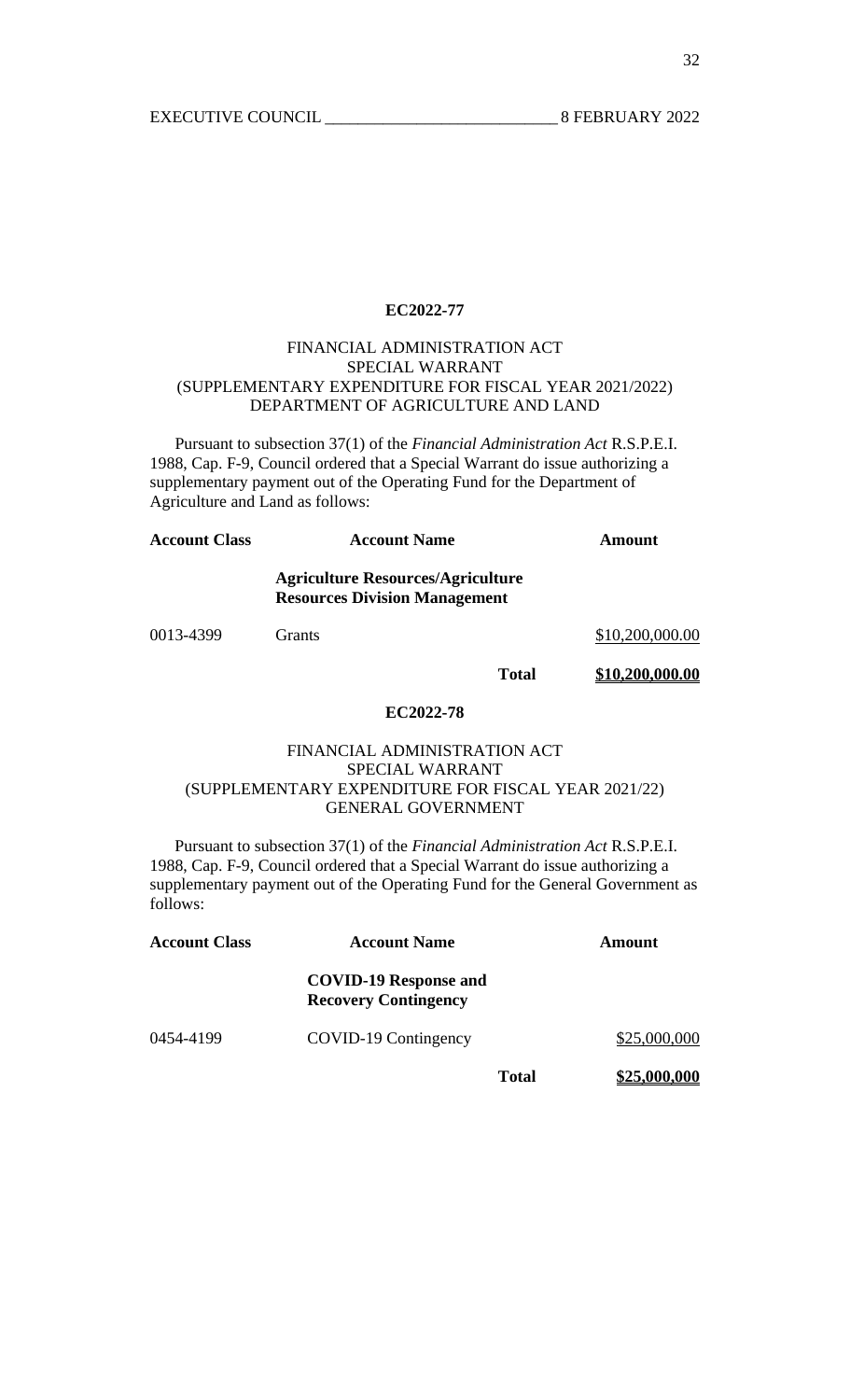#### **HIGHWAY TRAFFIC ACT DEMERIT POINT SYSTEM REGULATIONS AMENDMENT**

Pursuant to section 284 of the *Highway Traffic Act* R.S.P.E.I. 1988, Cap. H-5, Council made the following regulations:

**1. The Schedule to the** *Highway Traffic Act* **Demerit Point System Regulations (EC1216/80) is amended by the addition of the following after item 5.9c:** 

| 5.91a | Clause $117(2)(a)$ of the | 12 | Person other than a peace   |
|-------|---------------------------|----|-----------------------------|
|       | Highway Traffic Act       |    | officer possessing police-  |
|       |                           |    | vehicle markings or         |
|       |                           |    | police-vehicle equipment    |
| 5.91b | Clause $117(2)(b)$ of the | 12 | Person other than a peace   |
|       | Highway Traffic Act       |    | officer using or operating  |
|       |                           |    | a motor vehicle equipped    |
|       |                           |    | with police-vehicle         |
|       |                           |    | markings or police-vehicle  |
|       |                           |    | equipment                   |
| 5.91c | Clause $117(3)(a)$ of the | 12 | Person painting, marking    |
|       | Highway Traffic Act       |    | or fabricating markings or  |
|       |                           |    | equipment, directly or      |
|       |                           |    | indirectly, by any means,   |
|       |                           |    | on a motor vehicle that is  |
|       |                           |    | not a police vehicle in any |
|       |                           |    | way that could lead an      |
|       |                           |    | observer to assume the      |
|       |                           |    | motor vehicle is a police   |
|       |                           |    | vehicle                     |
| 5.91d | Clause $117(3)(b)$ of the | 12 | Person painting, marking    |
|       | Highway Traffic Act       |    | or fabricating markings or  |
|       |                           |    | equipment, directly or      |
|       |                           |    | indirectly, by any means,   |
|       |                           |    | on a motor vehicle that is  |
|       |                           |    | not a police vehicle in any |
|       |                           |    | way that could tend to      |
|       |                           |    | confuse an observer as to   |
|       |                           |    | whether the motor vehicle   |
|       |                           |    | is a police vehicle         |

**2. These regulations come into force on February 19, 2022.** 

### **EXPLANATORY NOTES**

**SECTION 1** amends the Schedule to the *Highway Traffic Act* Demerit Point System Regulations (EC1216/80) to add additional items to the Schedule to specify the number of demerit points that accumulate when a person is convicted of offences under the *Highway Traffic Act* in respect of:

- (a) a person, other than a peace officer, possessing police-vehicle markings or police-vehicle equipment;
- (b) a person, other than a peace officer, using or operating a motor vehicle equipped with police-vehicle markings or policevehicle equipment;
- (c) a person painting, marking or fabricating markings or equipment, directly or indirectly, by any means, on a motor vehicle that is not a police vehicle in any way that could lead an observer to assume the motor vehicle is a police vehicle;
- (d) a person painting, marking or fabricating markings or equipment, directly or indirectly, by any means, on a motor vehicle that is not a police vehicle in any way that could tend to confuse an observer as to whether the motor vehicle is a police vehicle.

**SECTION 2** provides for the commencement of the regulations.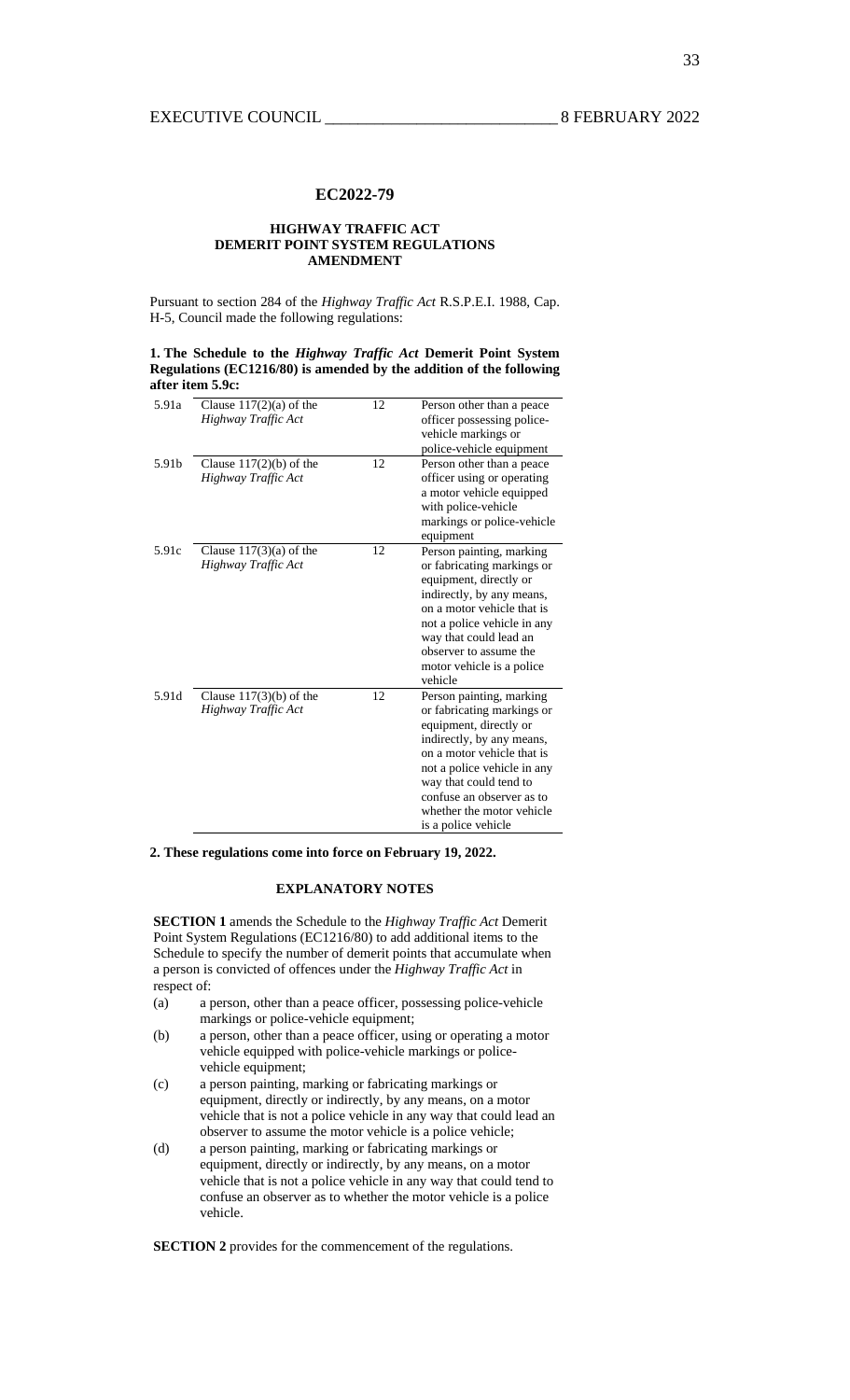# PRINCE EDWARD ISLAND LANDS PROTECTION ACT PETITION TO ACQUIRE A LAND HOLDING 10660477 CANADA INC. (APPROVAL)

 Pursuant to section 5 of the *Prince Edward Island Lands Protection Act* R.S.P.E.I. 1988, Cap. L-5 Council granted permission to 10660477 Canada Inc. of Charlottetown, Prince Edward Island to acquire a land holding of approximately three decimal one six (3.16) acres of land at Stanhope, Lot 34, Queens County, Province of Prince Edward Island, being acquired from Joanne MacLeod of Village Green, Prince Edward Island.

### **EC2022-81**

# PRINCE EDWARD ISLAND LANDS PROTECTION ACT PETITION TO ACQUIRE A LAND HOLDING DAMIEN MACDONALD AND NICHOLAS MACDONALD PARTNERSHIP (APPROVAL)

 Pursuant to section 5 of the *Prince Edward Island Lands Protection Act* R.S.P.E.I. 1988, Cap. L-5 Council granted permission to Damien MacDonald and Nicholas MacDonald Partnership of Little Pond, Prince Edward Island to acquire a land holding of approximately thirty-three decimal six eight (33.68) acres of land at Little Pond, Lot 56, Kings County, Province of Prince Edward Island, being acquired from Angus Paul MacDonald of Little Pond, Prince Edward Island.

### **EC2022-82**

### PRINCE EDWARD ISLAND LANDS PROTECTION ACT PETITION TO ACQUIRE A LAND HOLDING DOCK CORNER FARMS LTD. (APPROVAL)

 Pursuant to section 5 and section 9 of the *Prince Edward Island Lands Protection Act* R.S.P.E.I. 1988, Cap. L-5 Council granted permission to Dock Corner Farms Ltd. of Alberton, Prince Edward Island to acquire a land holding of approximately eleven decimal one four (11.14) acres of land at Central Kildare, Lot 3, Prince County, Province of Prince Edward Island, being acquired from Iver Bowness of Huntley, Prince Edward Island PROVIDED THAT the said real property is identified for non-development use pursuant to the Land Identification Regulations (EC606/95) made under the said Act.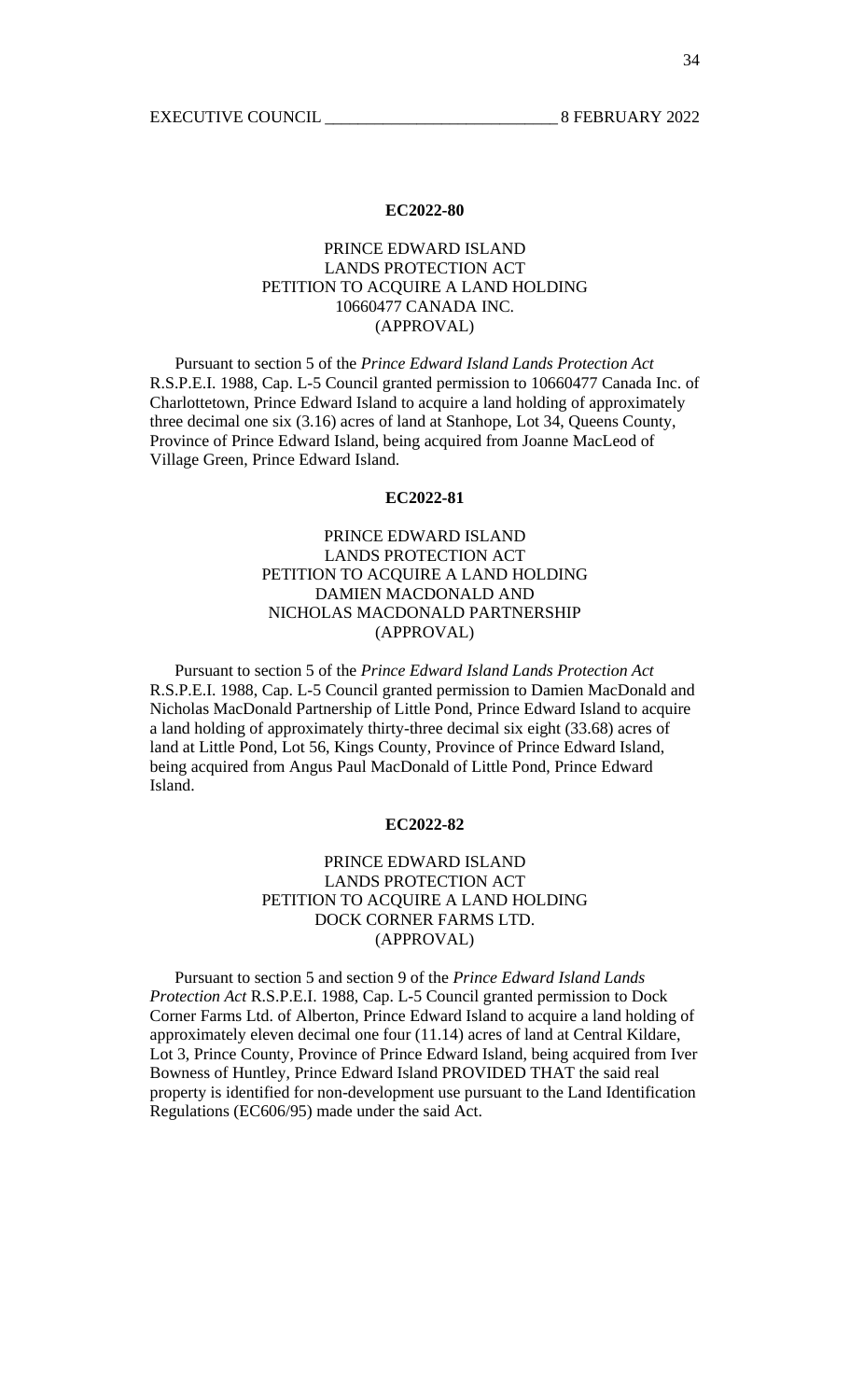# PRINCE EDWARD ISLAND LANDS PROTECTION ACT PETITION TO ACQUIRE A LAND HOLDING DUNBAR'S FAMILY FARMS LTD. (APPROVAL)

 Pursuant to section 5 and section 9 of the *Prince Edward Island Lands Protection Act* R.S.P.E.I. 1988, Cap. L-5 Council granted permission to Dunbar's Family Farms Ltd. of Elmsdale, Prince Edward Island to acquire a land holding of approximately thirty (30) acres of land at St. Edward and St. Louis, Lot 2, Prince County, Province of Prince Edward Island, being acquired from Juanita Gaudet of St. Louis, Prince Edward Island PROVIDED THAT the said real property is identified for non-development use pursuant to the Land Identification Regulations (EC606/95) made under the said Act.

### **EC2022-84**

# PRINCE EDWARD ISLAND LANDS PROTECTION ACT PETITION TO ACQUIRE A LAND HOLDING GORRILL PRODUCE LTD. (APPROVAL)

 Pursuant to section 5 of the *Prince Edward Island Lands Protection Act* R.S.P.E.I. 1988, Cap. L-5 Council granted permission to Gorrill Produce Ltd. of O'Leary, Prince Edward Island to acquire a land holding of approximately one decimal six five (1.65) acres of land at Milo, Lot 9, Prince County, Province of Prince Edward Island, being acquired from the Province of Prince Edward Island as represented by the Department of Transportation and Infrastructure of Charlottetown, Prince Edward Island.

### **EC2022-85**

# PRINCE EDWARD ISLAND LANDS PROTECTION ACT PETITION TO ACQUIRE A LAND HOLDING ISLAND NATURE TRUST (APPROVAL)

 Pursuant to section 5 of the *Prince Edward Island Lands Protection Act* R.S.P.E.I. 1988, Cap. L-5 Council granted permission to Island Nature Trust of Charlottetown, Prince Edward Island to acquire a land holding of approximately one decimal four (1.4) acres of land at Greenwich, Lot 40, Kings County, Province of Prince Edward Island, being acquired from Laura Borgess of Toms River, New Jersey.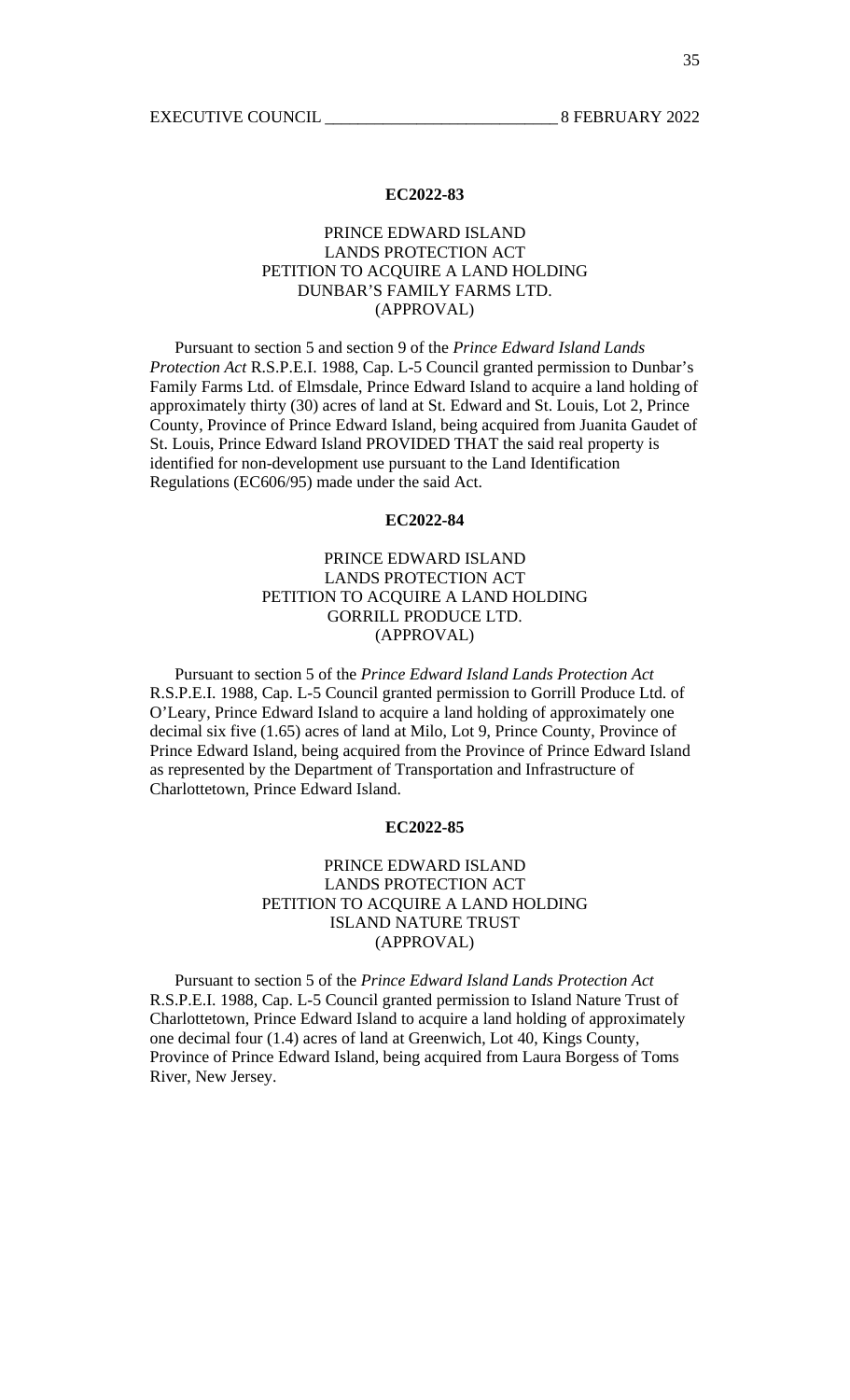# PRINCE EDWARD ISLAND LANDS PROTECTION ACT PETITION TO ACQUIRE A LAND HOLDING PAN AMERICAN PROPERTIES INC. (APPROVAL)

 Pursuant to section 5 of the *Prince Edward Island Lands Protection Act* R.S.P.E.I. 1988, Cap. L-5 Council granted permission to Pan American Properties Inc. of Charlottetown, Prince Edward Island to acquire a land holding of approximately ten decimal nine (10.9) acres of land at Grand Tracadie, Lot 35, Queens County, Province of Prince Edward Island, being acquired from Timothy (Tim) R. Banks of Charlottetown, Prince Edward Island.

### **EC2022-87**

# PRINCE EDWARD ISLAND LANDS PROTECTION ACT PETITION TO ACQUIRE A LAND HOLDING PAN AMERICAN PROPERTIES INC. (APPROVAL)

 Pursuant to section 5 of the *Prince Edward Island Lands Protection Act* R.S.P.E.I. 1988, Cap. L-5 Council granted permission to Pan American Properties Inc. of Charlottetown, Prince Edward Island to acquire a land holding of approximately twelve decimal nine (12.9) acres of land at Grand Tracadie, Lot 35, Queens County, Province of Prince Edward Island, being acquired from Greenwich Investments Ltd. of Charlottetown, Prince Edward Island.

#### **EC2022-88**

# PRINCE EDWARD ISLAND LANDS PROTECTION ACT PETITION TO ACQUIRE A LAND HOLDING SLIPSTREAM FABRICATION INC. (APPROVAL)

 Pursuant to section 5 of the *Prince Edward Island Lands Protection Act* R.S.P.E.I. 1988, Cap. L-5 Council granted permission to SlipStream Fabrication Inc. of Sturgeon, Prince Edward Island to acquire a land holding of approximately zero decimal one (0.1) of an acre of land at Sturgeon, Lot 61, Kings County, Province of Prince Edward Island, being acquired from Earl MacCormac of Cardigan, Prince Edward Island.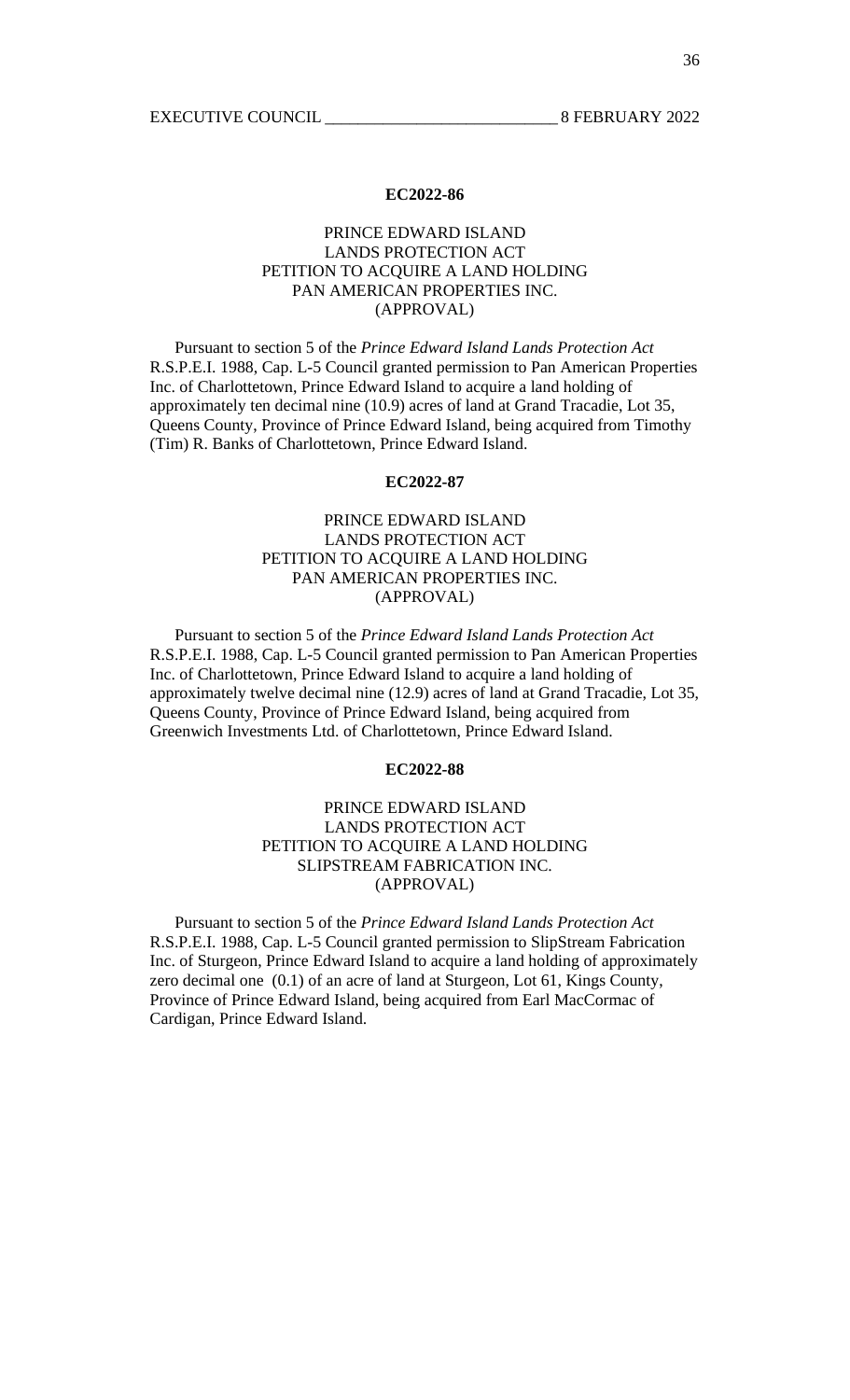# PRINCE EDWARD ISLAND LANDS PROTECTION ACT PETITION TO ACQUIRE A LAND HOLDING SLIPSTREAM FABRICATION INC. (APPROVAL)

 Pursuant to section 5 and section 9 of the *Prince Edward Island Lands Protection Act* R.S.P.E.I. 1988, Cap. L-5 Council granted permission to SlipStream Fabrication Inc. of Sturgeon, Prince Edward Island to acquire a land holding of approximately forty-two (42) acres of land at Sturgeon, Lot 61, Kings County, Province of Prince Edward Island, being acquired from Earl MacCormac of Cardigan, Prince Edward Island PROVIDED THAT the said real property is identified for non-development use pursuant to the Land Identification Regulations (EC606/95) made under the said Act.

### **EC2022-90**

# PRINCE EDWARD ISLAND LANDS PROTECTION ACT PETITION TO ACQUIRE A LAND HOLDING WELL DONE FARM INC. (APPROVAL)

 Pursuant to section 5 of the *Prince Edward Island Lands Protection Act* R.S.P.E.I. 1988, Cap. L-5 Council granted permission to Well Done Farm Inc. of Charlottetown, Prince Edward Island to acquire a land holding of approximately one decimal one six (1.16) acres of land at Harrington, Lot 33, Queens County, Province of Prince Edward Island, being acquired from Thomas Hinsperger and Roberta Hinsperger both of Harrington, Prince Edward Island.

### **EC2022-91**

# PRINCE EDWARD ISLAND LANDS PROTECTION ACT PETITION TO ACQUIRE A LAND HOLDING WELL DONE FARM INC. (APPROVAL)

 Pursuant to section 5 and section 9 of the *Prince Edward Island Lands Protection Act* R.S.P.E.I. 1988, Cap. L-5 Council granted permission to Well Done Farm Inc. of Charlottetown, Prince Edward Island to acquire a land holding of approximately three hundred and thirty-three (333) acres of land at Harrington and North Winsloe, Lot 33, Queens County, Province of Prince Edward Island, being acquired from Thomas Hinsperger and Roberta Hinsperger, both of Harrington, Prince Edward Island PROVIDED THAT the said real property is identified for non-development use pursuant to the Land Identification Regulations (EC606/95) made under the said Act.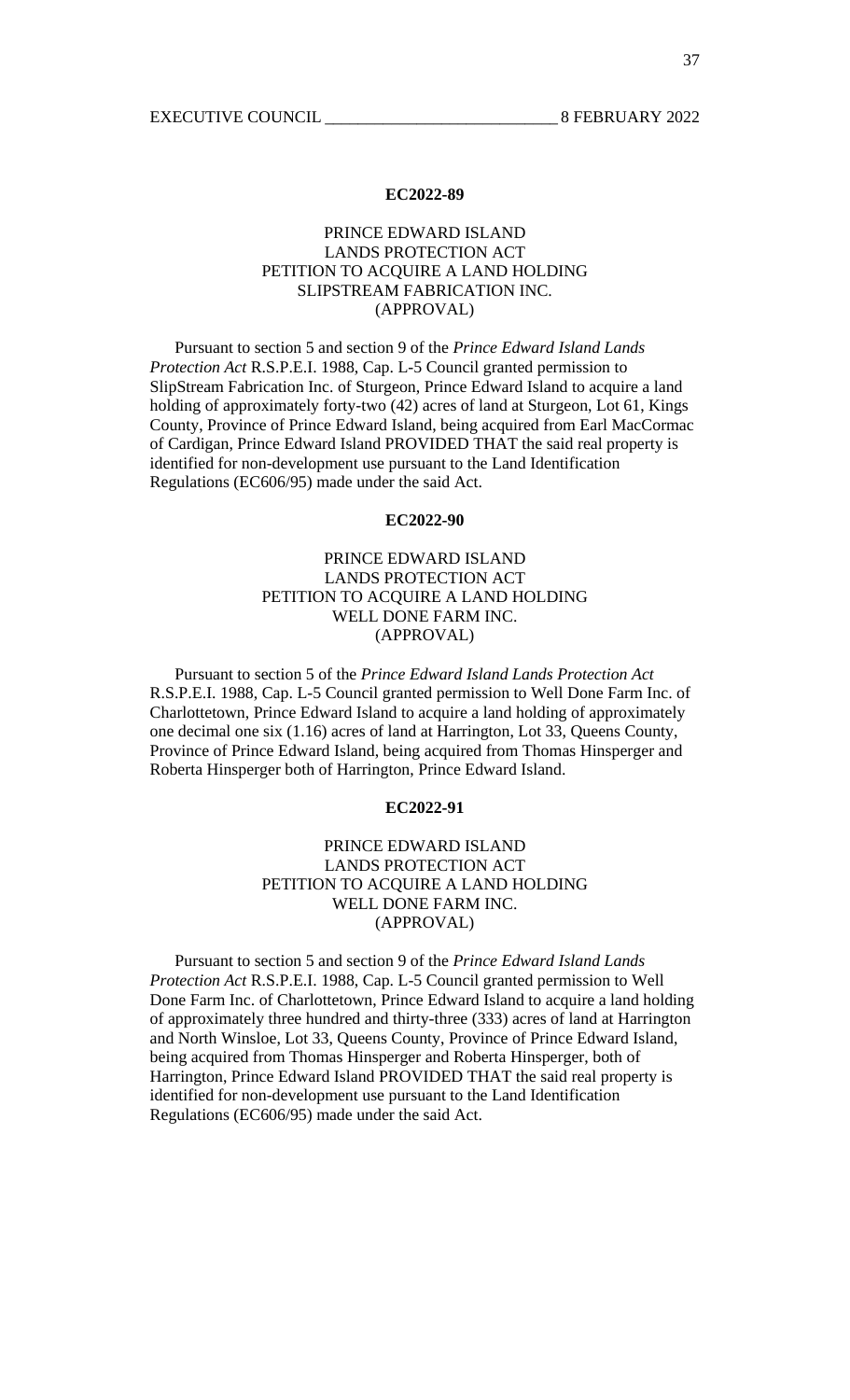# PRINCE EDWARD ISLAND LANDS PROTECTION ACT PETITION TO ACQUIRE A LAND HOLDING WELL DONE FARM INC. (APPROVAL)

 Pursuant to section 5 and section 9 of the *Prince Edward Island Lands Protection Act* R.S.P.E.I. 1988, Cap. L-5 Council granted permission to Well Done Farm Inc. of Charlottetown, Prince Edward Island to acquire a land holding of approximately one hundred and three decimal three eight (103.38) acres of land at Harrington and North Winsloe, Lot 33, Queens County, Province of Prince Edward Island, being acquired from Tyler Thomas Robert Hinsperger and Ryan Joseph Hinsperger, both of Harrington, Prince Edward Island PROVIDED THAT the said real property is identified for non-development use pursuant to the Land Identification Regulations (EC606/95) made under the said Act.

#### **EC2022-93**

# PRINCE EDWARD ISLAND LANDS PROTECTION ACT APPLICATION TO LEASE LAND BLACK POND FARMS LTD. (TO RESCIND)

 Council, having under consideration Order-in-Council EC2013-444 of June 11, 2013, rescinded the said Order forthwith, thus rescinding permission for Black Pond Farms Ltd. of Souris, Prince Edward Island to acquire, by lease, an interest in a land holding or land holdings of up to three hundred and three decimal two five (303.25) acres of land as part of the said corporation's aggregate land holdings.

### **EC2022-94**

# PRINCE EDWARD ISLAND LANDS PROTECTION ACT APPLICATION TO LEASE LAND BLACK POND FARMS LTD. (APPROVAL)

 Pursuant to section 5 and clause 5.3(1)(b) of the *Prince Edward Island Lands Protection Act* R.S.P.E.I. 1988, Cap. L-5 Council granted permission to Black Pond Farms Ltd. of Little Harbour, Prince Edward Island to acquire, by lease, an interest in a land holding or land holdings of up to three hundred and twenty-six decimal seven five (326.75) acres of land as part of the said corporation's aggregate land holdings PROVIDED THAT the said Black Pond Farms Ltd. files a statement with the Island Regulatory and Appeals Commission within one year of the date of this Order and prior to 31 December in every subsequent year disclosing the parcel number, the acreage and the term of lease for each parcel leased during the reporting period covered by the statement.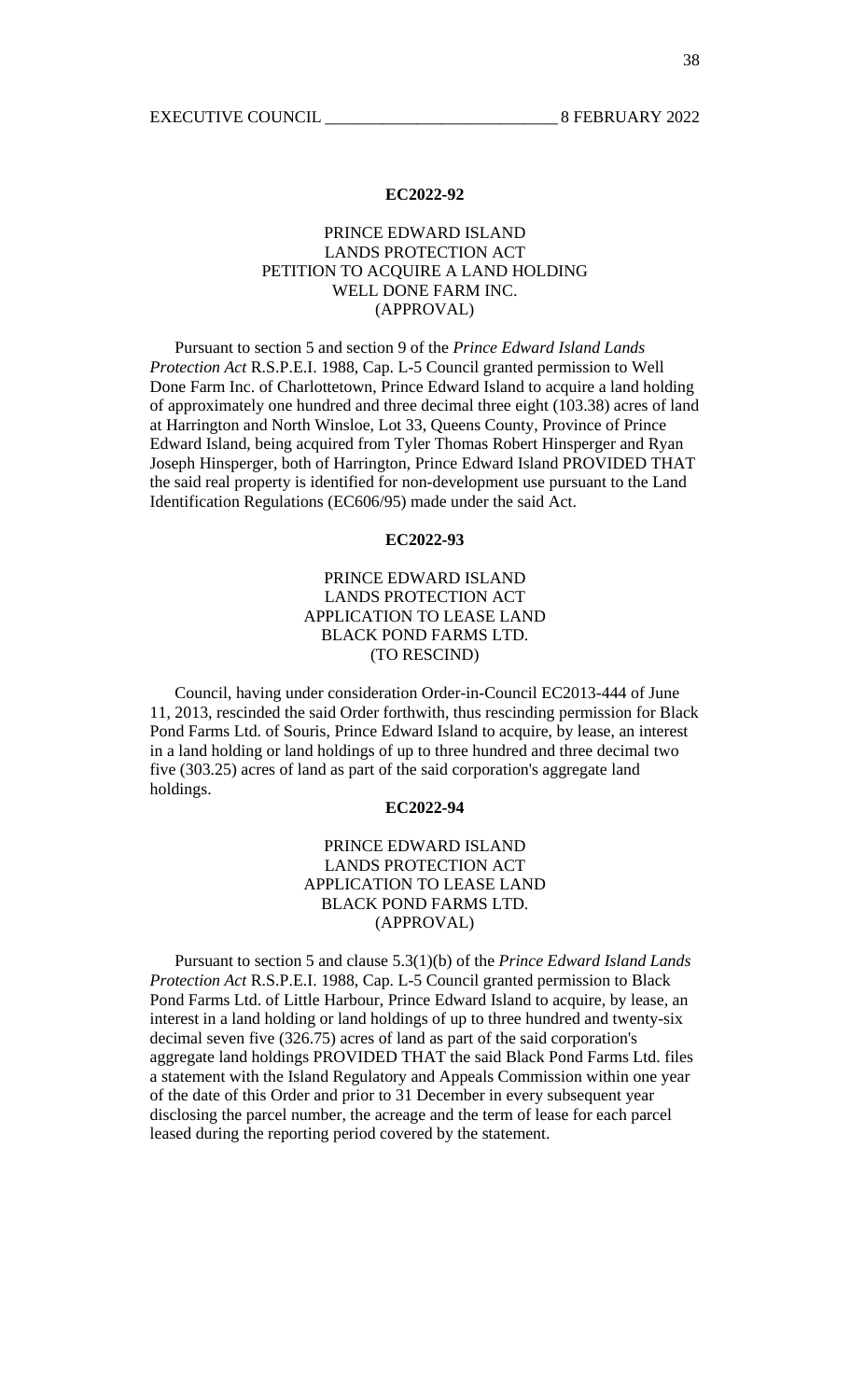# PRINCE EDWARD ISLAND LANDS PROTECTION ACT APPLICATION TO LEASE LAND TOWNSHEND POTATO COMPANY LTD. (TO RESCIND)

 Council, having under consideration Order-in-Council EC2013-64 of January 22, 2013, rescinded the said Order forthwith, thus rescinding permission for Townshend Potato Company Ltd. of Souris, Prince Edward Island to acquire, by lease, an interest in a land holding or land holdings of up to one thousand, three hundred (1,300) acres of land as part of the said corporation's aggregate land holdings.

### **EC2022-96**

# PRINCE EDWARD ISLAND LANDS PROTECTION ACT APPLICATION TO LEASE LAND TOWNSHEND POTATO COMPANY LTD. (APPROVAL)

 Pursuant to section 5 and clause 5.3(1)(b) of the *Prince Edward Island Lands Protection Act* R.S.P.E.I. 1988, Cap. L-5 Council granted permission to Townshend Potato Company Ltd. of Rollo Bay West, Prince Edward Island to acquire, by lease, an interest in a land holding or land holdings of up to eight hundred (800) acres of land as part of the said corporation's aggregate land holdings PROVIDED THAT the said Townshend Potato Company Ltd. files a statement with the Island Regulatory and Appeals Commission within one year of the date of this Order and prior to 31 December in every subsequent year disclosing the parcel number, the acreage and the term of lease for each parcel leased during the reporting period covered by the statement.

### **EC2022-97**

## PRINCE EDWARD ISLAND LANDS PROTECTION ACT PETITION TO ACQUIRE A LAND HOLDING REBECCA JEAN COULTER (APPROVAL)

 Pursuant to section 4 and section 9 of the *Prince Edward Island Lands Protection Act* R.S.P.E.I. 1988, Cap. L-5 Council granted permission to Rebecca Jean Coulter of McNeills Mills, Prince Edward Island to acquire a land holding of approximately one hundred (100) acres of land at McNeills Mills, Lot 12, Prince County, Province of Prince Edward Island, being acquired from Jonathan Perry of McNeills Mills, Prince Edward Island PROVIDED THAT the said real property is identified for non-development use pursuant to the Land Identification Regulations (EC606/95) made under the said Act.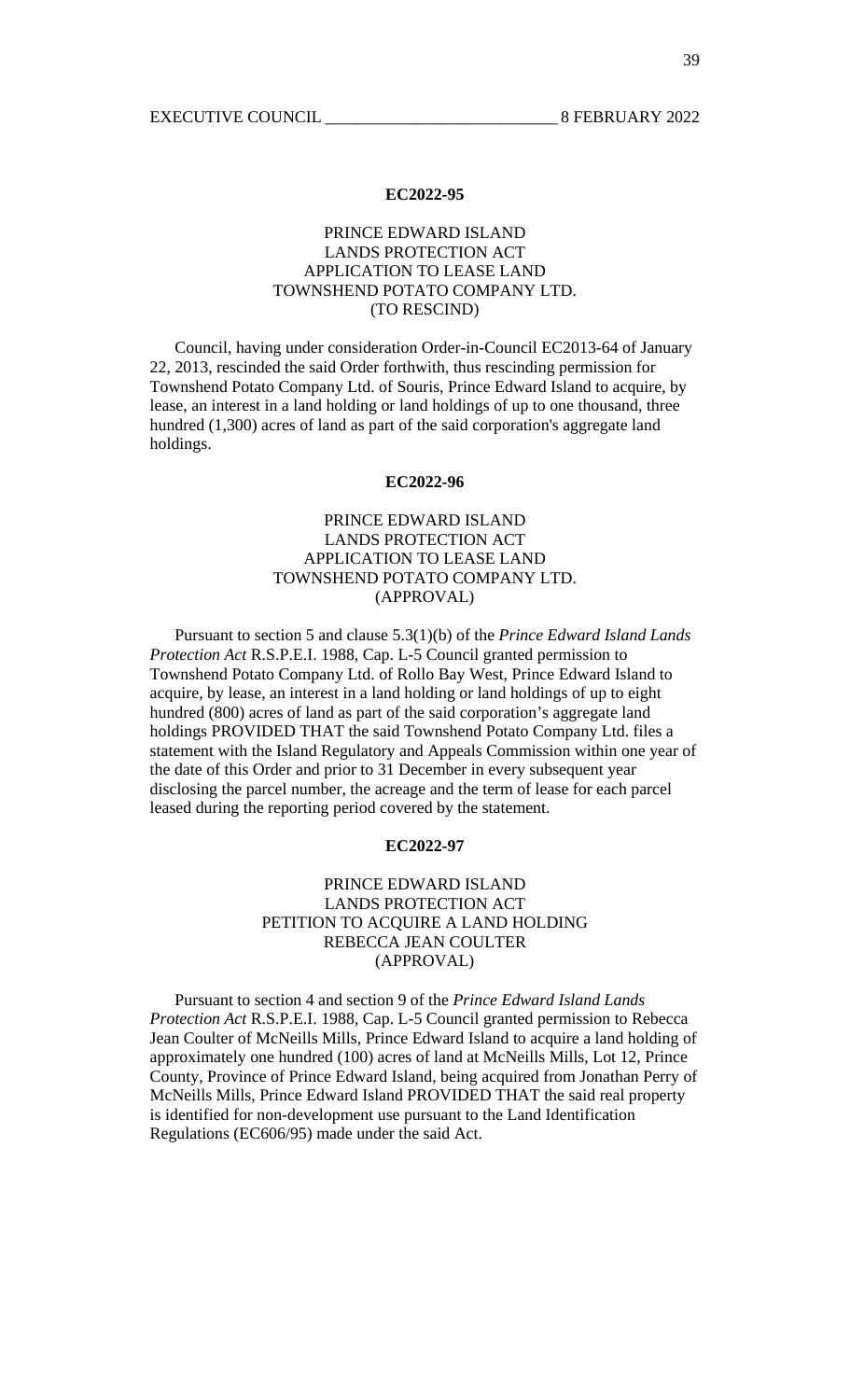# PRINCE EDWARD ISLAND LANDS PROTECTION ACT PETITION TO ACQUIRE A LAND HOLDING CALEB HAGMANN, MIRYAM HAGMANN, LEAH HAGMANN AND EDMOND HAGMANN (APPROVAL)

 Pursuant to section 4 of the *Prince Edward Island Lands Protection Act* R.S.P.E.I. 1988, Cap. L-5 Council granted permission to Caleb Hagmann, Miryam Hagmann, Leah Hagmann and Edmond Hagmann, all of Birch Hill, Saskatchewan to acquire an interest in a land holding of approximately three hundred and thirty-four decimal one six (334.16) acres of land at Harrington and North Winsloe, Lot 33, Queens County, Province of Prince Edward Island, being acquired from Thomas Hinsperger and Roberta Hinsperger, both of Harrington, Prince Edward Island.

#### **EC2022-99**

# PRINCE EDWARD ISLAND LANDS PROTECTION ACT PETITION TO ACQUIRE A LAND HOLDING CALEB HAGMANN, MIRYAM HAGMANN, LEAH HAGMANN AND EDMOND HAGMANN (APPROVAL)

 Pursuant to section 4 of the *Prince Edward Island Lands Protection Act* R.S.P.E.I. 1988, Cap. L-5 Council granted permission to Caleb Hagmann, Miryam Hagmann, Leah Hagmann and Edmond Hagmann, all of Birch Hill, Saskatchewan to acquire an interest in a land holding of approximately one hundred and three decimal three eight (103.38) acres of land at Harrington and North Winsloe, Lot 33, Queens County, Province of Prince Edward Island, being acquired from Tyler Thomas Robert Hinsperger and Ryan Joseph Hinsperger, both of Harrington, Prince Edward Island.

### **EC2022-100**

# PRINCE EDWARD ISLAND LANDS PROTECTION ACT PETITION TO ACQUIRE A LAND HOLDING LISA KAREN WALDHAUSER (APPROVAL)

 Pursuant to section 4 and section 9 of the *Prince Edward Island Lands Protection Act* R.S.P.E.I. 1988, Cap. L-5 Council granted permission to Lisa Karen Waldhauser of Bad Wurzach, Germany to acquire a land holding of approximately ten (10) acres of land at St. Patricks, Lot 22, Queens County, Province of Prince Edward Island, being acquired from Andrew Schultz and Elizabeth Leard Schultz, both of St. Patricks, Prince Edward Island PROVIDED THAT the said real property is identified for non-development use pursuant to the Land Identification Regulations (EC606/95) made under the said Act.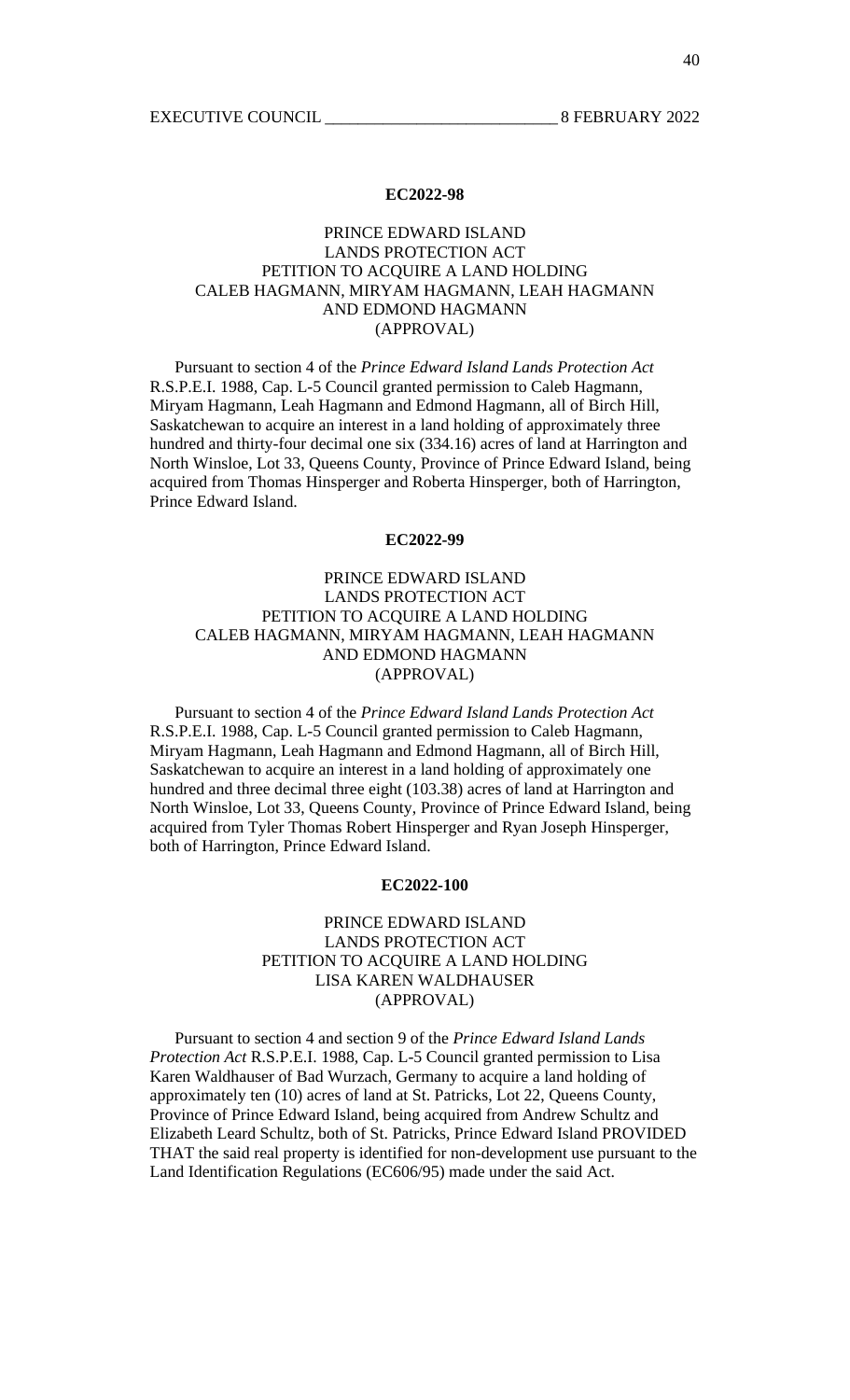# PRINCE EDWARD ISLAND LANDS PROTECTION ACT PETITION TO ACQUIRE A LAND HOLDING QING ZHU, YAN ZHANG AND YICHENG ZHU (APPROVAL)

 Pursuant to section 4 and section 9 of the *Prince Edward Island Lands Protection Act* R.S.P.E.I. 1988, Cap. L-5 Council granted permission to Qing Zhu, Yan Zhang and Yicheng Zhu, all of Vancouver, British Columbia to acquire a land holding of approximately thirty-nine decimal six (39.6) acres of land at Hebron, Lot 8, Prince County, Province of Prince Edward Island, being acquired from Brenda Morrison of Whitehorse, Yukon PROVIDED THAT the said real property is identified for non-development use pursuant to the Land Identification Regulations (EC606/95) made under the said Act.

### **EC2022-102**

#### **SUMMARY PROCEEDINGS ACT TICKET REGULATIONS AMENDMENT**

Pursuant to section 10 of the *Summary Proceedings Act* R.S.P.E.I. 1988, Cap. S-9, Council made the following regulations:

#### **1. Part 30 of Schedule 2 to the** *Summary Proceedings Act* **Ticket Regulations (EC58/08) is amended**

#### **(a) by the revocation of items 1 to 5 and the substitution of the following:**

| $\mathbf{1}$ | Presenting false document to obtain photographic                    |            |       |
|--------------|---------------------------------------------------------------------|------------|-------|
|              |                                                                     | 6.1(17)(a) | \$200 |
| 2            | Applying on behalf of another person for photographic               |            |       |
|              |                                                                     | 6.1(17)(b) | 200   |
| 3            | Permitting another person to use photographic identification        |            |       |
|              |                                                                     | 6.1(17)(c) | 200   |
|              | 4 Using photographic identification card for the purpose of         |            |       |
|              |                                                                     | 6.1(17)(d) | 200   |
|              | 5 Defacing, altering, damaging or destroying photographic           |            |       |
|              |                                                                     | 6.1(17)(e) | 200   |
|              | 5.1 Possessing photographic identification card that has been       |            |       |
|              |                                                                     | 6.1(17)(f) | 200   |
|              | (b) by the addition of the following after item 17:                 |            |       |
|              | 17.1 Operating vehicle with all or part of number plate obscured    |            |       |
|              | in any manner that prevents number plate from being                 |            |       |
|              | accurately photographed or captured by a red light camera           |            |       |
|              |                                                                     | 21(3.2)    | 200   |
|              |                                                                     |            |       |
|              | $(c)$ by the addition of the following after item 85.1:             |            |       |
|              | 86 Activating or using flashing lights on a vehicle contrary to the |            |       |
|              | authorized purposes specified in the section or contrary to         |            |       |
|              |                                                                     | 115(1.1)   | 200   |
|              | (d) by the addition of the following after item 89:                 |            |       |
|              | 89.1 Person, other than a peace officer, possessing police-vehicle  |            |       |
|              |                                                                     | 117(2)(a)  | 2,000 |
|              | 89.2 Person, other than a peace officer, using or operating motor   |            |       |
|              | vehicle equipped with police-vehicle markings or police-            |            |       |
|              |                                                                     | 117(2)(b)  | 2,000 |
|              | 89.3 Person painting, marking, or fabricating markings or           |            |       |
|              | equipment by any means on a motor vehicle not a police              |            |       |
|              | vehicle in any way that could lead an observer to assume            |            |       |
|              |                                                                     | 117(3)(a)  | 2,000 |
|              | 89.4 Person painting, marking, or fabricating markings or           |            |       |
|              | equipment by any means on a motor vehicle not a police              |            |       |
|              | vehicle in any way that could tend to confuse an observer           |            |       |
|              | as to whether the motor vehicle is a police vehicle                 | 117(3)(b)  | 2,000 |
|              |                                                                     |            |       |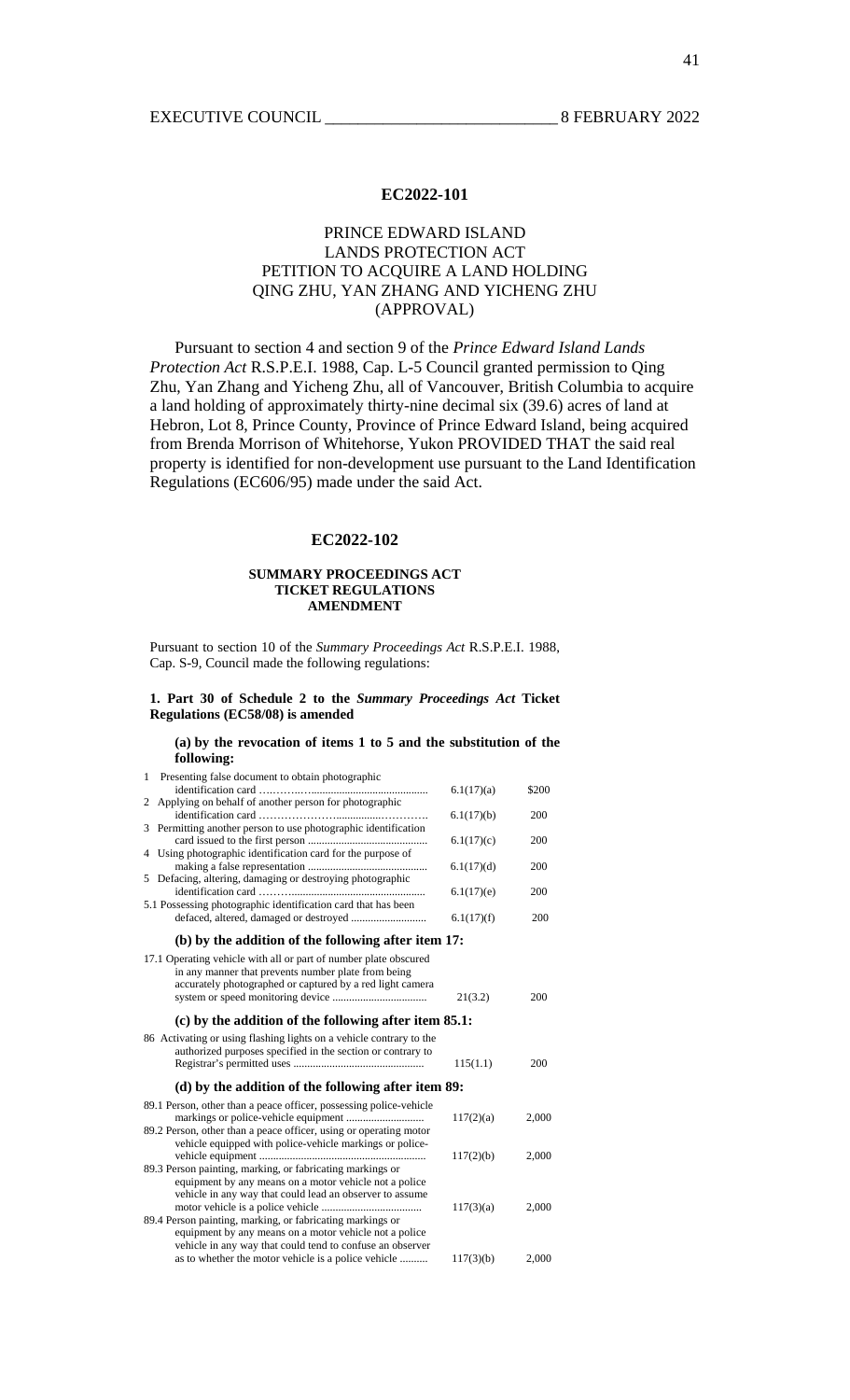### **(e) by the revocation of items 333.1 and 333.2 and the substitution of the following:**

| 333.1 Person operating or having care or control of a motor |          |       |
|-------------------------------------------------------------|----------|-------|
| vehicle while person's driver's license cancelled under     |          |       |
| section 261 or 264 and person does not hold a valid and     |          |       |
|                                                             | 271(1.1) | 1.500 |

**2. Part 47 of Schedule 2 to the regulations is revoked and the following substituted:** 

PART 47 *TRAILS ACT* **R.S.P.E.I. 1988, Cap. T-4.1 Item**  number **Column I Offence Column II**  Section **Column III**  Penalty for out of court settlement 1 Obstructing, impeding or assaulting a trails officer or person assisting a trails officer or aiding or assisting any person obstructing, impeding or assaulting a trails officer during the lawful execution of trails officer's duties ...........…. 5.1(8) \$200 2 Tearing down, removing, damaging, covering, defacing or altering a sign erected or posted on the Confederation Trail or any other trail ……………........................…… 8(6) 200 3 Travelling on the Confederation Trail or any other trail in contravention of posted signage ……………..…….….. 8(7) 200 4 Failing to observe order prohibiting entry to or presence on the Confederation Trail or other trail .......….............…. 12(2) 200 5 Being impaired by alcohol or drugs while on the Confederation Trail or other trails .......…..................…. 13(1)(a) 200 6 Acting in noisy or disorderly manner while on the Confederation Trail or other trails .......…..................…. 13(1)(b) 200 7 Creating disturbance while on the Confederation Trail or other trails ....................................................................... 13(1)(c) 200 8 Pursuing course of conduct detrimental to safety of others or affecting the enjoyment of the Confederation Trail or other trails by other trail users ........................................ 13(1)(d) 200 9 Wilfully destroying trail property or natural resources on or adjacent to the Confederation Trail or other trails ........ 13(1)(e) 200 10 Dumping or depositing garbage or other material on or from the Confederation Trail or other trails ……………....... 13(1)(f) 200 11 Engaging in activity prohibited by notice or by regulation .......….........................................................................…. 13(1)(g) 200 12 Travelling on the Confederation Trail or other trails when closed or portions of them are closed .......….............…. 13(2) 200

#### **3. Part 48 of Schedule 2 to the regulations is revoked and the following substituted:**

#### PART 48 *TRAILS ACT*

#### **General Regulations**  EC760/03)

| <b>Item</b> | Column I<br>Offence<br>number                                     | Column <sub>II</sub><br>Section | <b>Column III</b><br>Penalty for out of<br>court settlement |
|-------------|-------------------------------------------------------------------|---------------------------------|-------------------------------------------------------------|
|             | 1 Cutting, destroying or removing trees, hedgerows, shrubs or     |                                 |                                                             |
|             | other vegetation within right-of-way of the                       |                                 |                                                             |
|             |                                                                   | 2(1)(a)                         | \$200                                                       |
| 2           | Planting or introducing plants on the Confederation Trail         |                                 |                                                             |
| 3           | Adding or removing topsoil, sand, gravel or any other             | 2(1)(b)                         | 200                                                         |
|             |                                                                   |                                 |                                                             |
|             | organic or inorganic material within right-of-way of the          | 2(1)(c)                         | 200                                                         |
|             | 4 Constructing or erecting buildings, signs, fences, walls,       |                                 |                                                             |
|             | dams, drainage systems or other structures within right-          |                                 |                                                             |
|             |                                                                   | 2(1)(d)                         | 200                                                         |
|             | 5 Removing, damaging or defacing gates, benches, shelters or      |                                 |                                                             |
|             | other structures along the Confederation Trail or at              |                                 |                                                             |
|             | entrances or exits to the Confederation Trail                     | 2(1)(e)                         | 200                                                         |
|             | 6 Removing or damaging the Confederation Trail surface, trail     |                                 |                                                             |
|             | bed, bridges or other surface or sub-surface features or          |                                 |                                                             |
|             |                                                                   | 2(1)(f)                         | 200                                                         |
| 7           | Displaying advertisement, carrying on business or offering        |                                 |                                                             |
|             | for sale any article or service within right-of-way of the        |                                 |                                                             |
|             |                                                                   | 2(1)(g)                         | 200                                                         |
|             | 8 Hunting or placing traps or snares within right-of-way of the   |                                 |                                                             |
|             |                                                                   | 2(1)(h)                         | 200                                                         |
|             | 9 Transporting unencased firearm loaded or unloaded not           |                                 |                                                             |
|             | otherwise authorized by law within the right-of-way of            |                                 |                                                             |
|             |                                                                   | 2(1)(i)                         | 200                                                         |
|             | 10 Polluting or obstructing any stream or body of water within    |                                 |                                                             |
|             |                                                                   | 2(1)(i)                         | 200                                                         |
|             | 11 Starting, maintaining or renewing fire other than in grills or |                                 |                                                             |
|             | containers provided or contrary to provincial fire laws           |                                 |                                                             |
|             | within right-of-way of the Confederation Trail                    | $2(1)$ k)                       | 200                                                         |
|             | 12 Allowing dog or other animal to run at large within right-of-  |                                 |                                                             |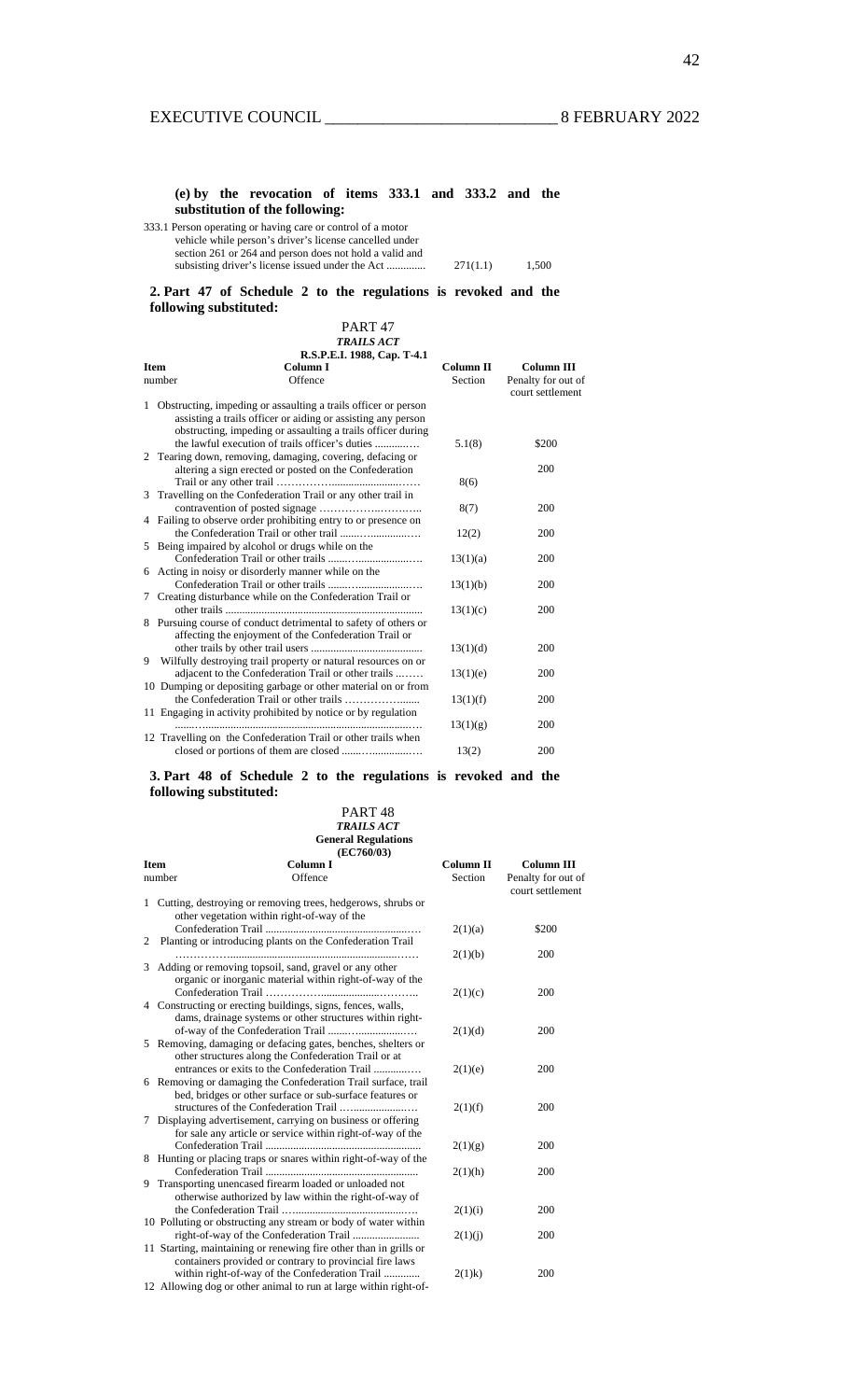| 13 Operating conveyance drawn by animal without a permit                                                                 | 2(1)(1) | 200 |
|--------------------------------------------------------------------------------------------------------------------------|---------|-----|
| within the right-of-way of the Confederation Trail                                                                       | 2(1)(m) | 200 |
| 14 Failing to wear bicycle safety helmet while riding bicycle on                                                         | 2(2)(a) | 200 |
| 15 Failing to have bicycle safety helmet chin strap securely                                                             | 2(2)(b) | 200 |
| 16 Parent or guardian permitting person under 16 years of age                                                            |         |     |
| to ride or operate bicycle on a trail without wearing                                                                    | 2(3)(a) | 200 |
| 17 Parent or guardian permitting person under 16 years of age<br>to ride or operate bicycle on a trail without having    |         |     |
| bicycle safety helmet chin strap securely fastened                                                                       | 2(3)(b) | 200 |
| 18 Operator of bicycle or power-assisted bicycle failing to keep<br>a safe distance from pedestrians and other users of  |         |     |
| 19 Operating bicycle or power-assisted bicycle on a trail at a                                                           | 2.1(1)  | 200 |
| speed markedly greater than the speed of any pedestrians<br>proximate to the bicycle or power-assisted bicycle           | 2.1(2)  | 200 |
| 20 Operator of bicycle or power-assisted bicycle failing to                                                              |         |     |
| sound bell or horn when reasonably necessary to notify<br>cyclists, pedestrians or others on a trail of its approach     | 2.1(3)  | 200 |
| 21 Operator of bicycle or power-assisted bicycle on a trail<br>failing to ensure bicycle or power-assisted bicycle has a |         |     |
| lighted lamp at front displaying white or amber light and                                                                |         |     |
| at the rear either a reflector or a lighted lamp displaying a<br>red light from one-half hour before sunset to one-half  |         |     |
| hour after sunrise or at any time where there is<br>insufficient light or unfavourable weather conditions                | 2.1(4)  | 200 |
| 22 Operating bicycle or power-assisted bicycle on a trail in a                                                           |         |     |
| manner that may harm, injure or damage any person or                                                                     | 2.1(5)  | 200 |
| 23 Operating motorized vehicle, motorized mobility aid or<br>power-assisted bicycle on the Confederation Trail in        |         |     |
| contravention of the regulations or without a permit                                                                     | 3       | 300 |
| 24 Operating motorized vehicle on an active transportation<br>pathway in contravention of the regulations or without a   |         |     |
|                                                                                                                          | 3.01    | 300 |

**4. These regulations come into force on February 19, 2022** 

### **EXPLANATORY NOTES**

**SECTIONS 1, 2 and 3** amend Schedule 2 to the *Summary Proceedings Act* Ticket Regulations to update the listed offences under the *Highway Traffic Act* R.S.P.E.I. 1988, Cap. H-5, the *Trails Act* R.S.P.E.I. 1988, Cap. T-4.1, and the *Trails Act* General Regulations for which summary offence tickets may be issued.

**SECTION 4** provides for the commencement of the regulations.

### **EC2022-103**

### AN ACT TO AMEND THE TRAILS ACT DECLARATION RE

 Under authority of section 19 of the *An Act to Amend the Trails Act* Stats. P.E.I. 2021, c. 47 Council ordered that a Proclamation do issue proclaiming the said "An Act to Amend the Trails Act" to come into force effective February 19, 2022.

### **EC2022-104**

#### **TRAILS ACT GENERAL REGULATIONS AMENDMENT**

Pursuant to section 14 of the *Trails Act* R.S.P.E.I. 1988, Cap. T-4.1, Council made the following regulations:

**1. Section 1 of the** *Trails Act* **General Regulations (EC760/03) is amended by the revocation of clauses (b.1), (d) and (e).**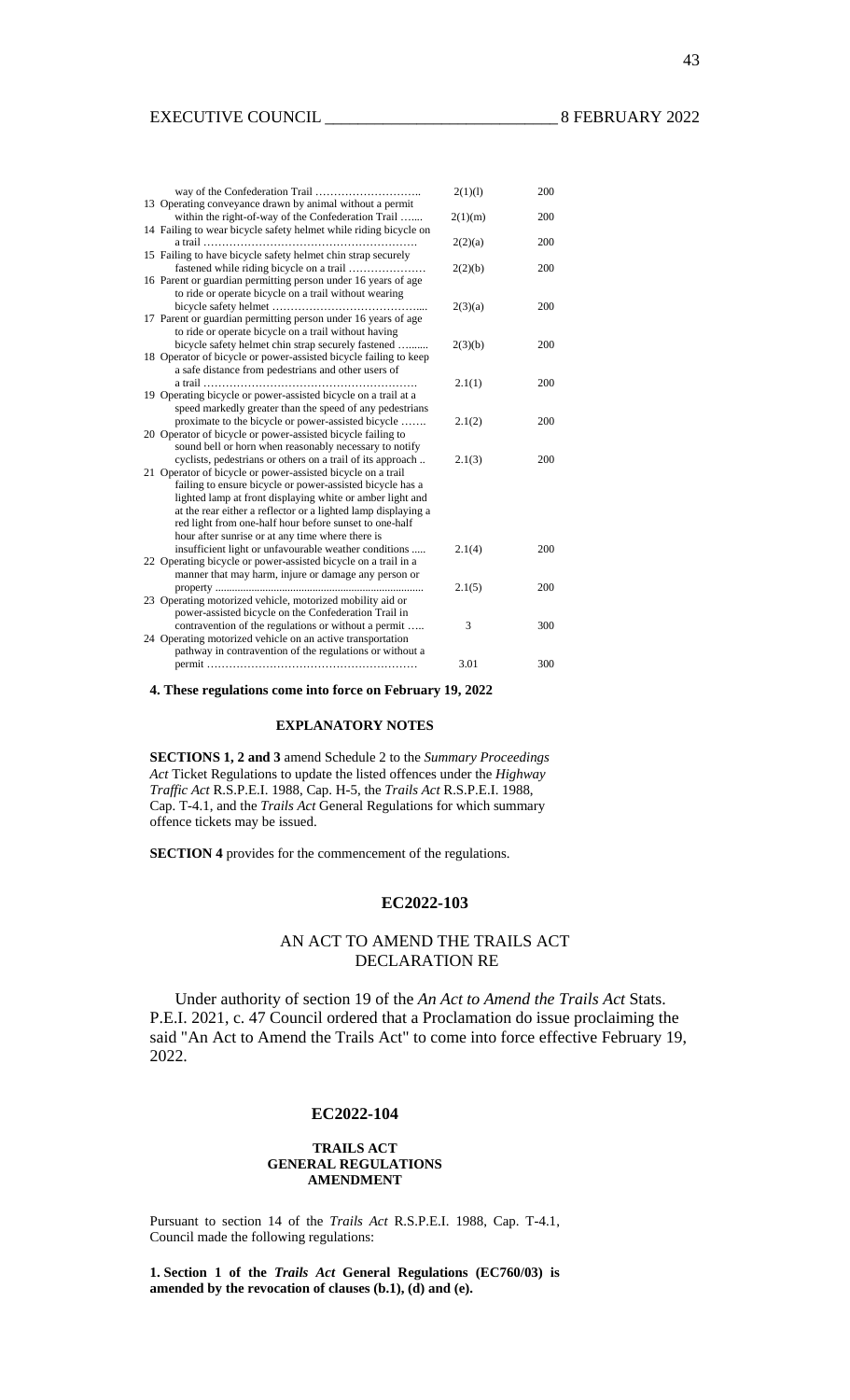44

**2. (1) Subsection 2(1) of the regulations is amended by the deletion of the words "**the trail**" wherever they occur and the substitution of the words "**the Confederation Trail**".** 

**(2) Subsection 2(1.1) of the regulations is amended by the deletion of the words "**to a fine of not less than \$100 and not more than \$1,000**" and the substitution of the words "**to a fine of not less than \$200 and not more than \$2,000**".** 

**(3) Subsection 2(2) of the regulations is amended by the deletion of the words "**the trail**" and the substitution of the words "**a trail**".** 

**(4) Subsection 2(3) of the regulations is amended by the deletion of the words "**the trail**" and the substitution of the words "**a trail**".** 

**(5) Subsection 2(3.1) of the regulations is amended by the deletion of the words "**to a fine of not less than \$50 and not more than \$100**" and the substitution of the words "**to a fine of not less than \$100 and not more than \$1,000**".** 

#### **(6) Subsection 2(4) of the regulations is amended**

**(a) in the words immediately preceding clause (a), by the deletion of the words "**subsection (1) or section 3**" and the substitution of the words "**subsection (1), section 3 or section 3.01**"; and** 

**(b) in clause (a), by the deletion of the words "**the trail**" and the substitution of the words "**the Confederation Trail**".** 

#### **3. The regulations are amended by the addition of the following after section 2:**

2.1 (1) Every operator of a bicycle or a power-assisted bicycle shall at all safe distance from times keep a safe distance from pedestrians and other users of a trail and <sup>pedestrians</sup> shall give way to pedestrians and other users of a trail by slowing or stopping, as necessary, where there is insufficient space for the operator of the bicycle or the power-assisted bicycle to pass in safety.

(2) A bicycle or a power-assisted bicycle shall not be operated on a trail at a speed that is markedly greater than the speed of pedestrians or other users of a trail who are proximate to the bicycle or power-assisted bicycle.

(3) Every operator of a bicycle or a power-assisted bicycle shall sound Bell, horn a bell or horn on the bicycle or power-assisted bicycle whenever it is reasonably necessary to notify cyclists, pedestrians or other users of a trail of its approach.

(4) Every operator of a bicycle or a power-assisted bicycle shall, when Lighted lamps at operating the bicycle or power-assisted bicycle at any time from one-half front, rear hour before sunset to one-half hour after sunrise and at any other time where, due to insufficient light or unfavourable atmospheric conditions, persons and vehicles are not clearly visible at a distance of 150 metres or less, ensure the bicycle or power-assisted bicycle has a lighted lamp at the front displaying a white or amber light, and at the rear either a reflector or a lighted lamp displaying a red light.

(5) A bicycle or a power-assisted bicycle shall not be operated in a Safe operation manner that may harm, injure or damage, either directly or indirectly, any person or property.

**2.2** Every person who contravenes section 2.1 is guilty of an offence and offence and penalty is liable, on summary conviction, to a fine of not less than \$200 and not more than \$2,000.

#### **4. Section 3 of the regulations is amended**

**(a) in the words immediately preceding clause (a), by the deletion of the words "**the trail**" and the substitution of the words "**the Confederation Trail**"; and** 

Speed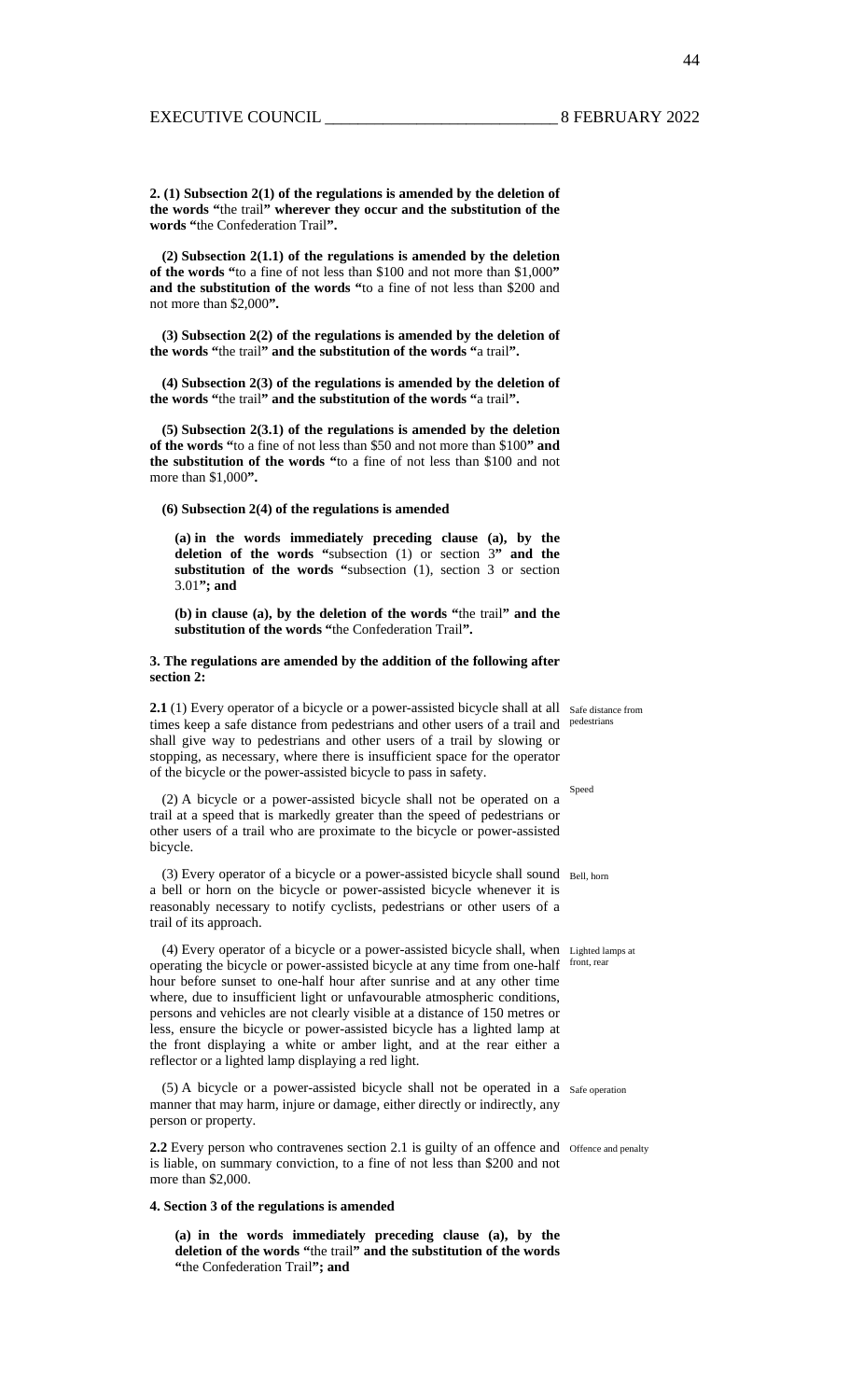**(b) in clause (b), by the deletion of the words "**motorized wheelchair**" and the substitution of the words "**motorized mobility aid**".** 

#### **5. The regulations are amended by the addition of the following after section 3:**

**3.01** No person shall operate a motorized vehicle on an active Motorized vehicle transportation pathway unless the person

(a) is operating a motorized mobility aid;  $_{\text{pathway}}$ 

on active<br>transportation

(b) is operating a power-assisted bicycle;

(c) is operating a police or highway safety vehicle or an emergency vehicle, including fire, ambulance and search and rescue vehicles, in respect of an emergency;

(d) is operating a law enforcement vehicle for the purpose of conducting routine patrols;

(e) is operating a pathway maintenance vehicle; or

(f) holds a permit which authorizes the person to operate the motorized vehicle on the active transportation pathway.

#### **6. Section 3.1 of the regulations is revoked and the following substituted:**

**3.1** Every person who contravenes section 3 or section 3.01 is guilty of offence and penalty an offence and is liable, on summary conviction, to a fine of not less than \$300 and not more than \$3,000.

#### **7. Section 4 of the regulations is amended**

**(a) in the words immediately preceding clause (a), by the deletion of the words "**the trail by the trail manager or his or her agent**" and the substitution of the words "**the Confederation Trail by the trail manager or the trail manager's agent**";** 

**(b) in clause (b), by the deletion of the words "**at park**" and the substitution of the words "**at Confederation Trail**";** 

**(c) in clause (c), by the deletion of the words "**or bicycle**" and the substitution of the words "**, bicycle or power-assisted bicycle**"; and** 

**(d) in clauses (d), (e), (f), (g) and (h), by the deletion of the words "**the trail**" and the substitution of the words "**the Confederation Trail**".** 

#### **8. These regulations come into force on February 19, 2022.**

#### **EXPLANATORY NOTES**

**SECTION 1** revokes definitions contained in section 1 of the *Trails Act* General Regulations (EC760/03) which are unnecessary since the terms are defined in the *Trails Act* R.S.P.E.I. 1988, Cap. T-4.1.

**SECTION 2** amends section 2 of the regulations to clarify that the reference to 'the trail' is 'the Confederation Trail'. The fine amounts for allowing a dog or other animal to run at large on the Confederation Trail is increased from a minimum of \$100 to \$200 and maximum of \$1,000 to \$2,000. The fine amounts for a person, or a guardian of a person under 16 years of age, riding a bicycle on the Confederation Trail without wearing a bicycle safety helmet or having the chin strap securely fastened is increased from a minimum of \$50 to \$100 and maximum of \$100 to \$1,000. The section authorizes the trail manager to engage in activities that are otherwise prohibited, or to issue a permit to other persons to do so, where the activity is considered necessary for the maintenance of the Confederation Trail or where the needs or activities of adjacent property owners must be recognized.

**SECTION 3** adds two new sections to the regulations, sections 2.1 and 2.2. Section 2.1 sets out safe operation rules in respect of a bicycle or a power-assisted bicycle being operated on a trail. Section 2.2 is an offence and penalty provision in respect of a violation of section 2.1.